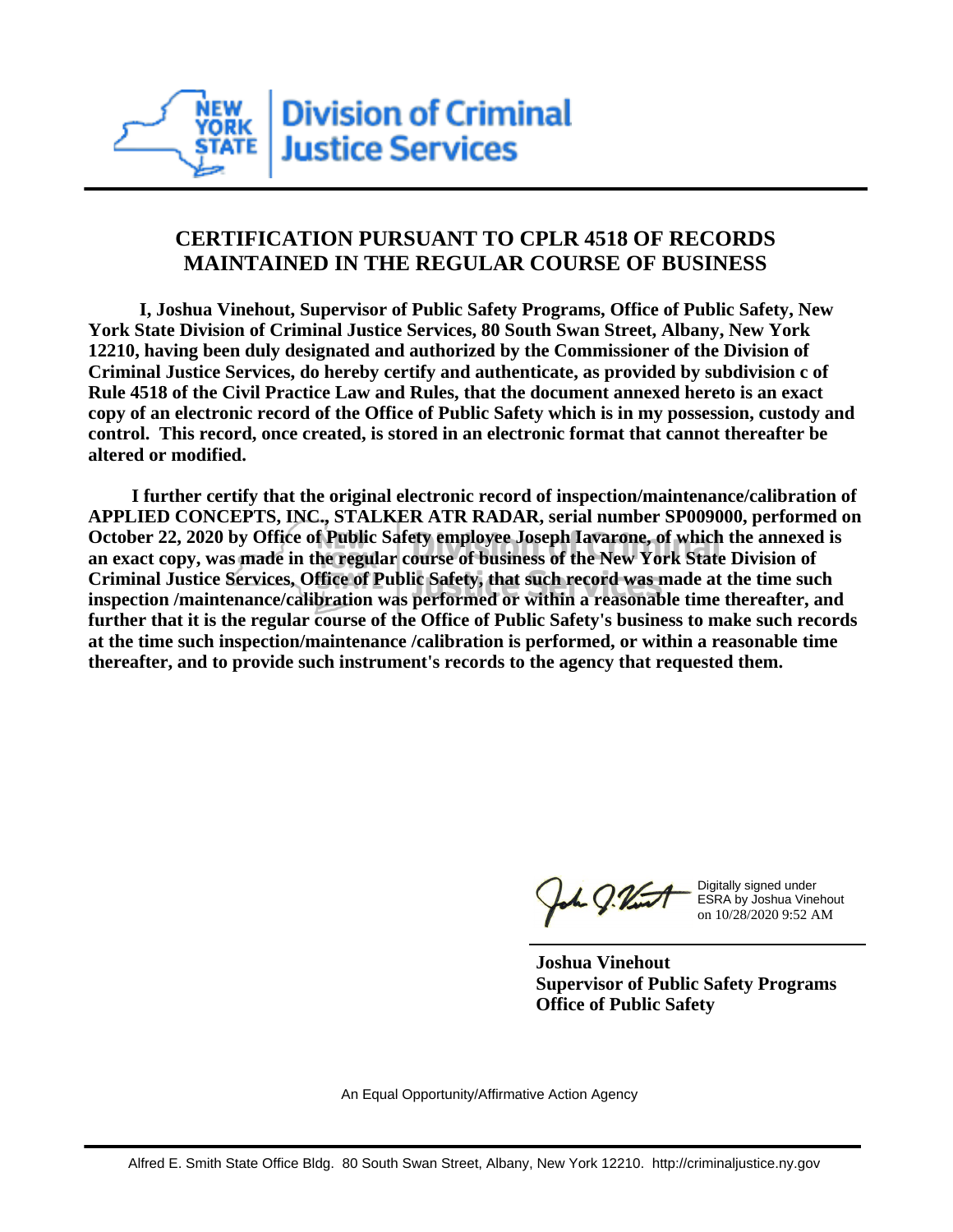## **RADAR RECORD OF INSPECTION / MAINTENANCE / CALIBRATION**

## **Name of Submitting Agency: Stony Point Town Police Department Manufacturer: APPLIED CONCEPTS, INC. Model: STALKER ATR Date: October 22, 2020 Serial Number: SP009000**

 **I hereby certify that APPLIED CONCEPTS, INC. RADAR, model STALKER ATR, serial number SP009000/ / N/A / / N/A, has been calibrated using standards whose accuracies are established by the National Bureau of Standards, or have been derived by the ratio type of self calibration techniques. Calibration has been effected by controlled tests performed on the date indicated above.**

| <b>Test No</b> | <b>Internal Standard</b>                   | <b>Test Result</b> |
|----------------|--------------------------------------------|--------------------|
|                | 40 MPH                                     | 40 MPH             |
| <b>Test No</b> | <b>Certification Standard (Stationary)</b> | <b>Test Result</b> |
|                | 40 MPH                                     | 40 MPH             |
|                | <b>25 MPH</b><br>YORK                      | 25 MPH             |
| <b>Test No</b> | <b>Certification Standard (Moving)</b>     | <b>Test Result</b> |
|                | 40 MPH                                     | 15 MPH             |
|                | 25 MPH                                     |                    |

**Turning Fork Certification / Date of Certification: October 22, 2020**

| <b>Serial Number</b> | <b>Frequency</b> | <b>Test Result</b> |
|----------------------|------------------|--------------------|
| FB263604             | 4166 HZ          |                    |

**The above stated tuning fork has been tested and found to oscillate at 4166 Hertz. It will cause a calibration signal of 40 MPH when used with a Doppler traffic radar operating at 34,700 Mhz.**

| <b>Serial Number</b> | Frequency | <b>Test Result</b> |
|----------------------|-----------|--------------------|
| FA164575             | 2614 HZ   | 25 MPH             |

**The above stated tuning fork has been tested and found to oscillate at 2614 Hertz. It will cause a calibration signal of 25 MPH when used with a Doppler traffic radar operating at 34,700 Mhz.**

 **I further certify that the entries made in these records were made at the time that the inspection /maintenance/calibration of the above identified RADAR was performed, or within a reasonable time thereafter.**

 *page 1 of 2* 

Digitally signed under ESRA by Joseph Iavarone on 10/22/2020 12:36 PM

**Joseph Iavarone Highway Safety Equipment Technician Office of Public Safety**

**\_\_\_\_\_\_\_\_\_\_\_\_\_\_\_\_\_\_\_\_\_\_\_\_\_\_\_\_\_\_\_\_\_\_\_\_\_**